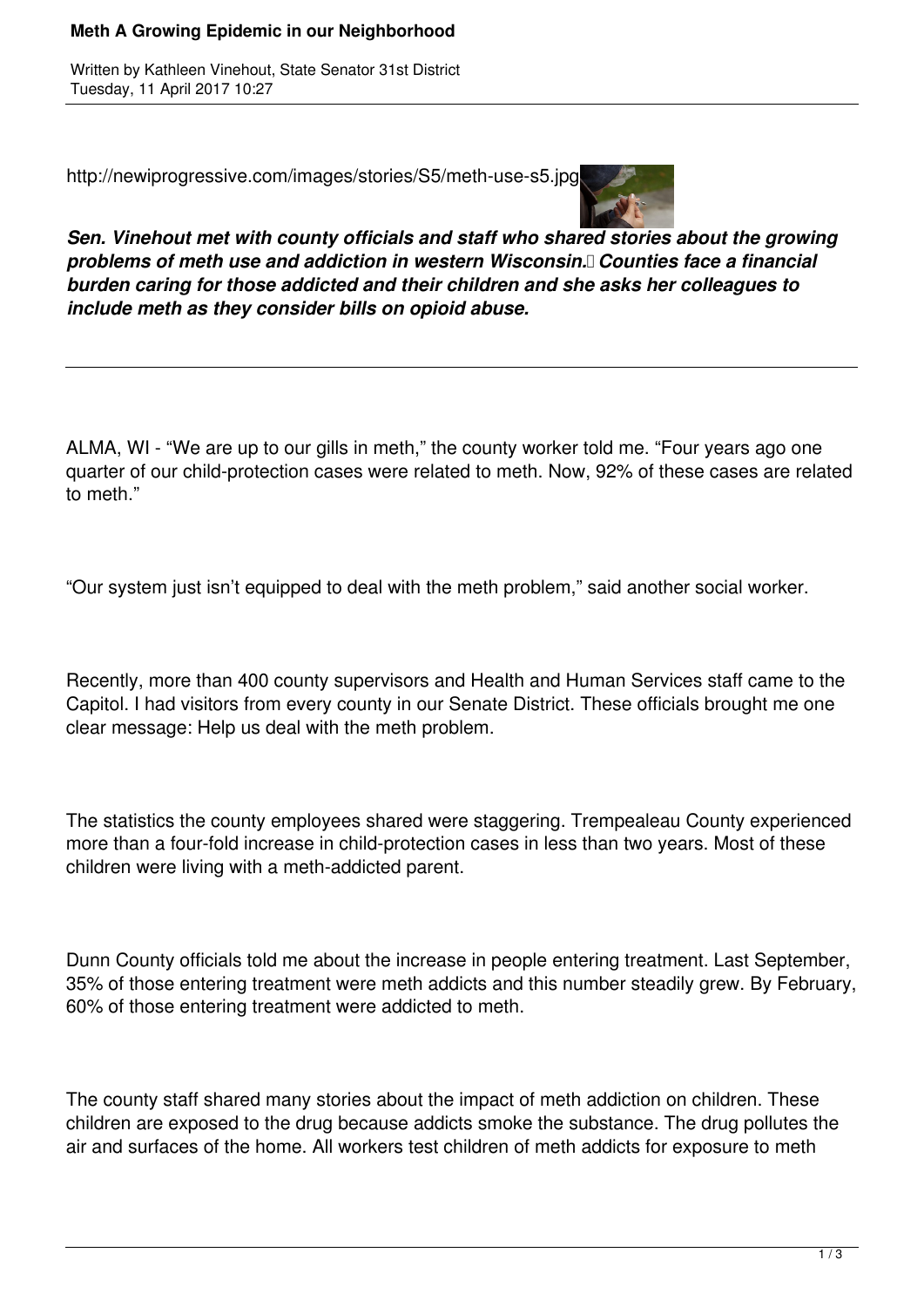## **Meth A Growing Epidemic in our Neighborhood**

Written by Kathleen Vinehout, State Senator 31st District Tuesday, 11 April 2017 10:27

"We tested a four-year-old and a one-year-old," said a social worker. "The two children tested higher than the average meth users."

The social workers said they are struggling to fill the needs of so many youngsters ravaged by the addiction of their parents. Counties assess the child's needs but as the county staff explained, it is difficult to tease out what is happening with a child.

Is a child suffering withdrawal symptoms because of second-hand drug exposure or suffering developmentally because of poor nutrition. Has the child experienced emotional or physical trauma? Certainly, the vast majority of children of meth-addicted parents suffer neglect.

A social worker told me that she visited a mom in jail who decided to voluntarily give up her child. The sorrowful mom told the social worker she wished she never did meth, because "it makes you forget you ever had children."

Helping the large number of suffering children has stretched county budgets thin. The cases are hard. Social workers are difficult to find and often not trained to assist children from drug-troubled homes. Staff turnover is high.

For the addicts themselves, treatment programs are limited. Insurance only pays for a few days of inpatient treatment. To be effective, a meth addict must stay inpatient for at least a month. In my own research, I learned the brain takes at least a year to recover from some damage done by meth. Relapses are common, as is depression and other forms of mental illness.

A few months ago, I first began hearing about meth from law enforcement. Sheriffs told me the combination of mental illness and meth resulted in violence. Community and officer safety was at risk. Treatment options were very limited. Often officers must drive four to six hours one-way to deliver the addict to treatment at one of two state-operated mental health institutions.

Local sheriffs explained how their entire annual budget for transporting the arrested mentally ill